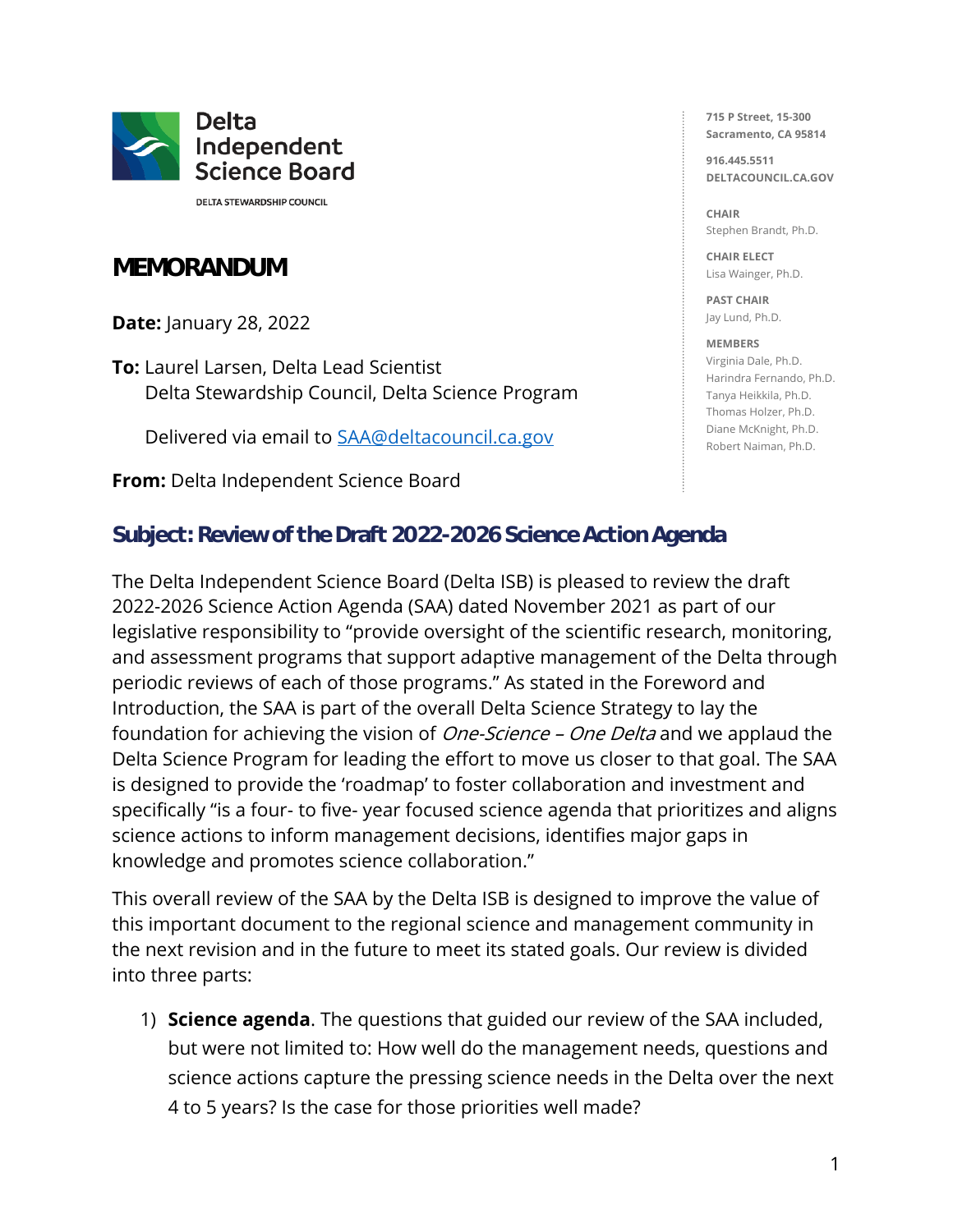- 2) **Process and documentation**. The questions that guided our review of the process included, but were not limited to: Was the process for setting priority science actions sound, robust, justifiable, and clearly documented? Does the SAA adequately document how progress on the 2017-2021 SAA informed the 2022-2026 SAA?
- 3) **Suggestions for future approaches.** We make specific suggestion to better align the SAA within the adaptive management framework and to improve the breadth, depth, and robustness of the priority-setting processes and accountability. We define adaptive management as a structured method to improve decision making by learning from implemented management decisions. The iterative process requires stakeholder engagement to explicitly define goals and targets, develop and implement a monitoring plan, analyze information to assess if objectives are achieved, and share what has been learned.

# SCIENCE AGENDA

The SAA team is to be commended for producing a clearly written and succinct document that integrates a large quantity of diverse inputs. The overall 2022- 2026 SAA effort shows rigor, timeliness, dedication, and thoroughness. The science needs that were identified will fill important knowledge gaps. Overall, the management themes are representative and provide high-level documentation supporting their place in the SAA. Management questions are generally well posed and timely. The mix of general and specific priorities, with associated management questions, provides for diverse uses of the document and enables multiple related research priorities to be succinctly summarized.

### 1.1 GENERAL COMMENTS

• The broader vision and goals for the Delta as established in the Delta Plan, the coequal goals, or components of the Delta Science Strategy are not clearly connected to the management needs and science action priorities as stated in the SAA. This makes it difficult to assess whether the prioritization in SAA is consistent with urgent needs.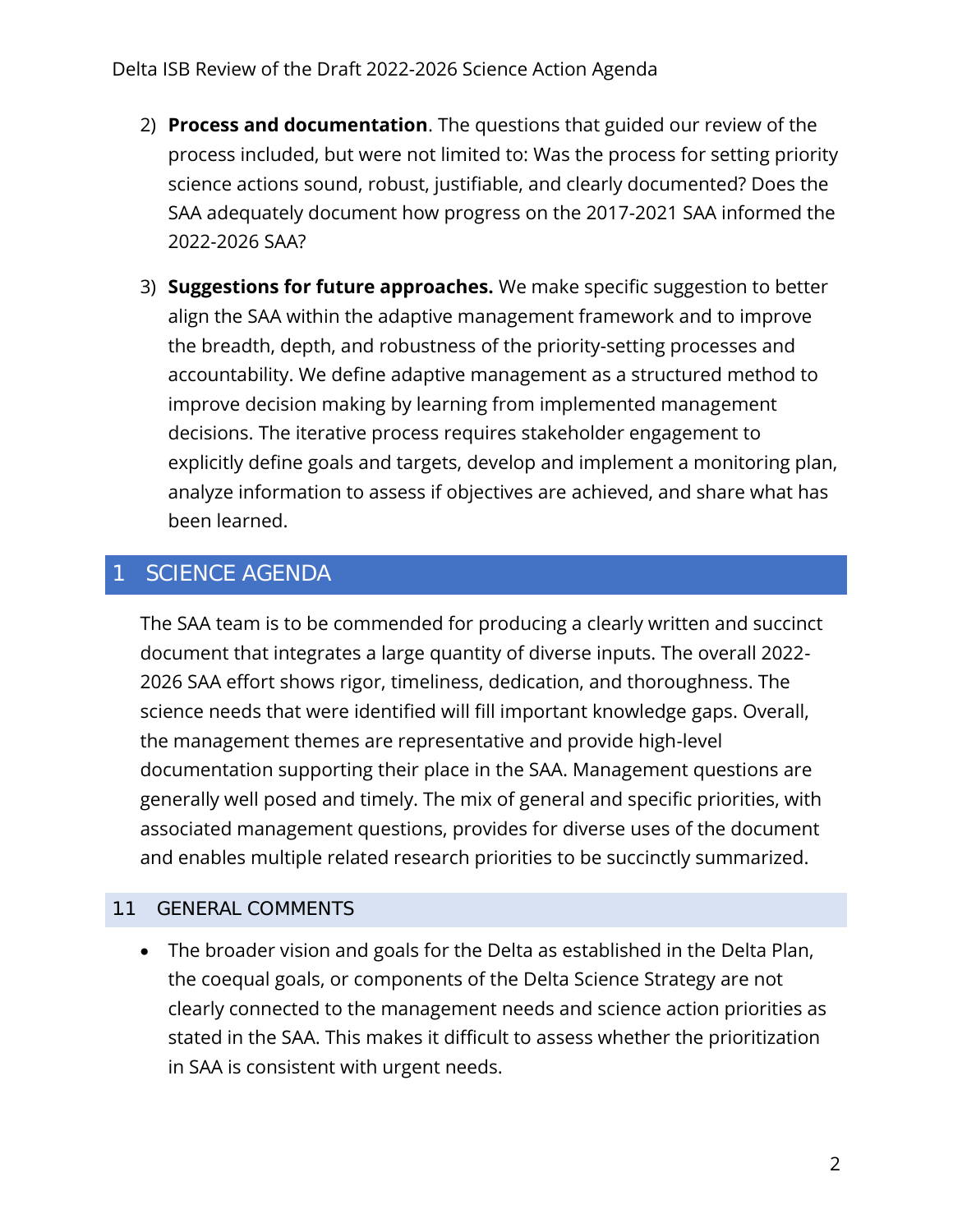- o We recommend articulating the specific goals that drove the selection of the management needs.
- o The strategic uses and the significance of the SAA could be greatly enhanced by providing direct linkages to the priorities in the Delta Science Plan and the Delta Plan. In addition, we recommend clarifying which of the science strategy documents offers planning for future needs, as complements to more immediate science needs.
- o We further recommend a section in the introduction specifically explaining the purpose of the SAA in the context of other reports and efforts that make up the Delta Science Strategy, as shown in the diagram on page 10. While this content is eventually covered in the report, it would be helpful to orient readers earlier. If not all the research topics raised by stakeholders fit within the existing report's context, it would be helpful to discuss why and any implications.
- The priority of the management needs was unclear. Are they all equal or are some paramount?
- The temporal scope and purpose of the science action priorities do not appear to be fully consistent with the results. The introduction and charge suggest that the SAA's purpose is to prioritize science actions for the next 4 to 5 years, implying that the prioritized actions are intended to be achievable over this time period. However, much of the identified needs encompasses research that will only provide management-relevant results after many years of continued effort.
	- o We recommend articulating more directly that the priorities identified in the SAA may include both short-term and longer-term management needs and science actions. Additionally, the document could clarify that the 4-to-5-year time frame is the period around which the Delta Science Plan evaluates and reassesses these priorities and, while progress is expected on these priorities during the period, the priorities may not be completed or fully achieved.
	- o We recommend establishing clear goals to be addressed in the short term (3 to 5 years) and linking short-term goals to longer term (decadal) management needs and science actions as explored in the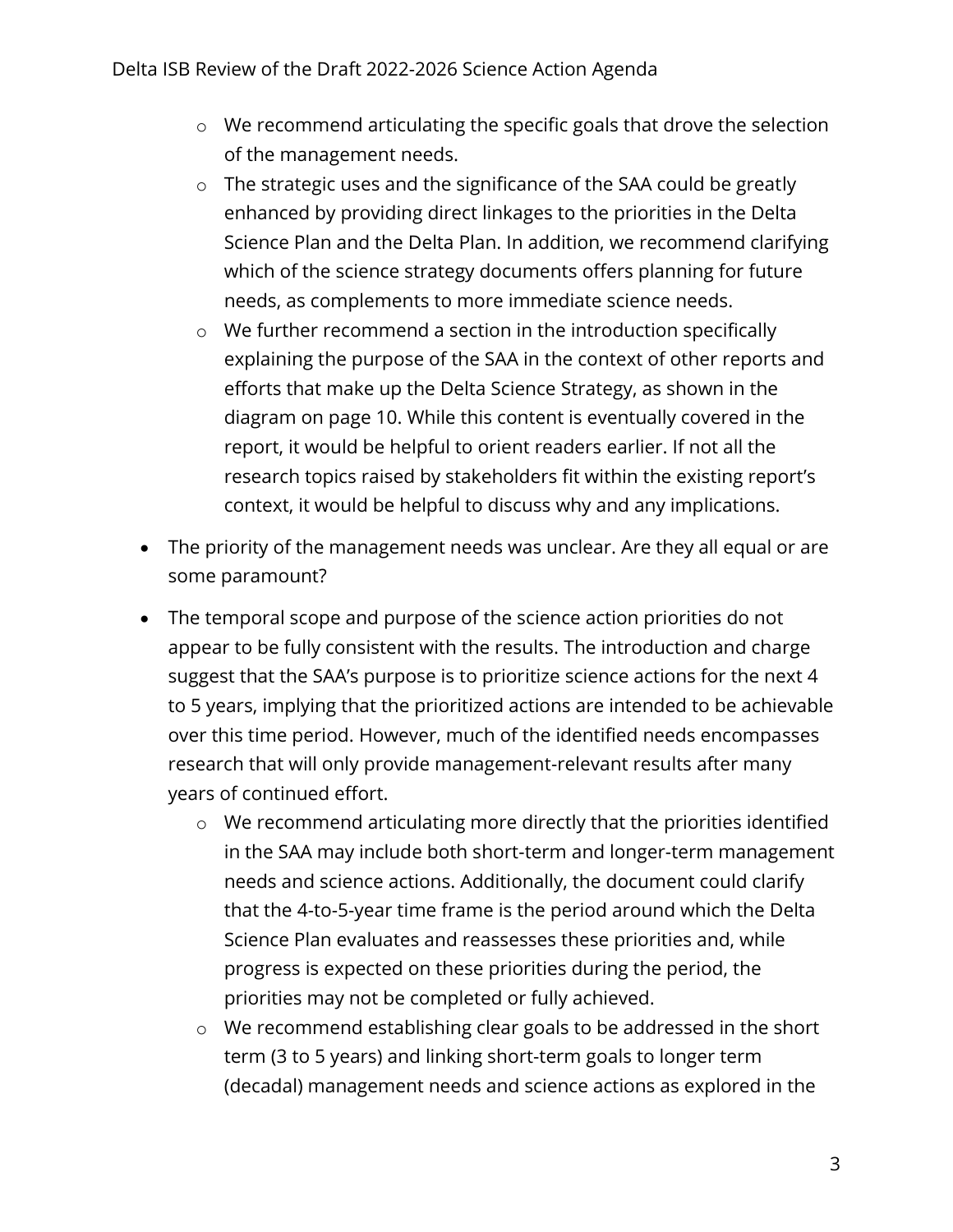Science Needs Assessment and elsewhere. Also, please clarify if the SAA is meant to provide flexibility to adapt to changing short-term needs.

- o The relationship between available funding and needs should be explained since the research needs well exceed the available budget.
- Some urgent science needs appear to be missing or did not receive sufficient emphasis. Given the role of the SAA in the science enterprise, we recommend that a larger component of the SAA be used to set specific science actions that require immediate attention. We note that these needs might have been identified if an adaptive management framework for tracking science needs were used (see Suggestions for Future).
	- o We recommend increasing the emphasis on water supply, which is a vital element of Delta management and ought to permeate all management and science needs, not only in Needs 1, 2, and later in 6. Some recommendations from the Delta ISB's water supply reliability review (covering hydrologic/hydraulics) could be brought into 'existing gaps.'
	- o Drought and other potential Delta crises are barely mentioned, despite evidence of accelerating change that could push systems over tipping points, marked by dramatic changes in system functioning. Although these issues are not readily resolvable by a short-term research agenda, neither should they be ignored. A useful step would be to specifically mention drought as an outcome of climate change, such as changing Management Need 6 to "Assess and anticipate impacts of drought and climate change impacts to support successful adaptation strategies."
	- o Science synthesis and analysis is a major science gap. Making sense of the details available, discussing findings, and sharing knowledge are critical to creating and applying new knowledge. Mention of a modeling collaboratory (Management Need 1a) appears intended to address this need, but interim or highly focused efforts may be needed until such a platform is developed that will eventually contribute to development of the collaboratory.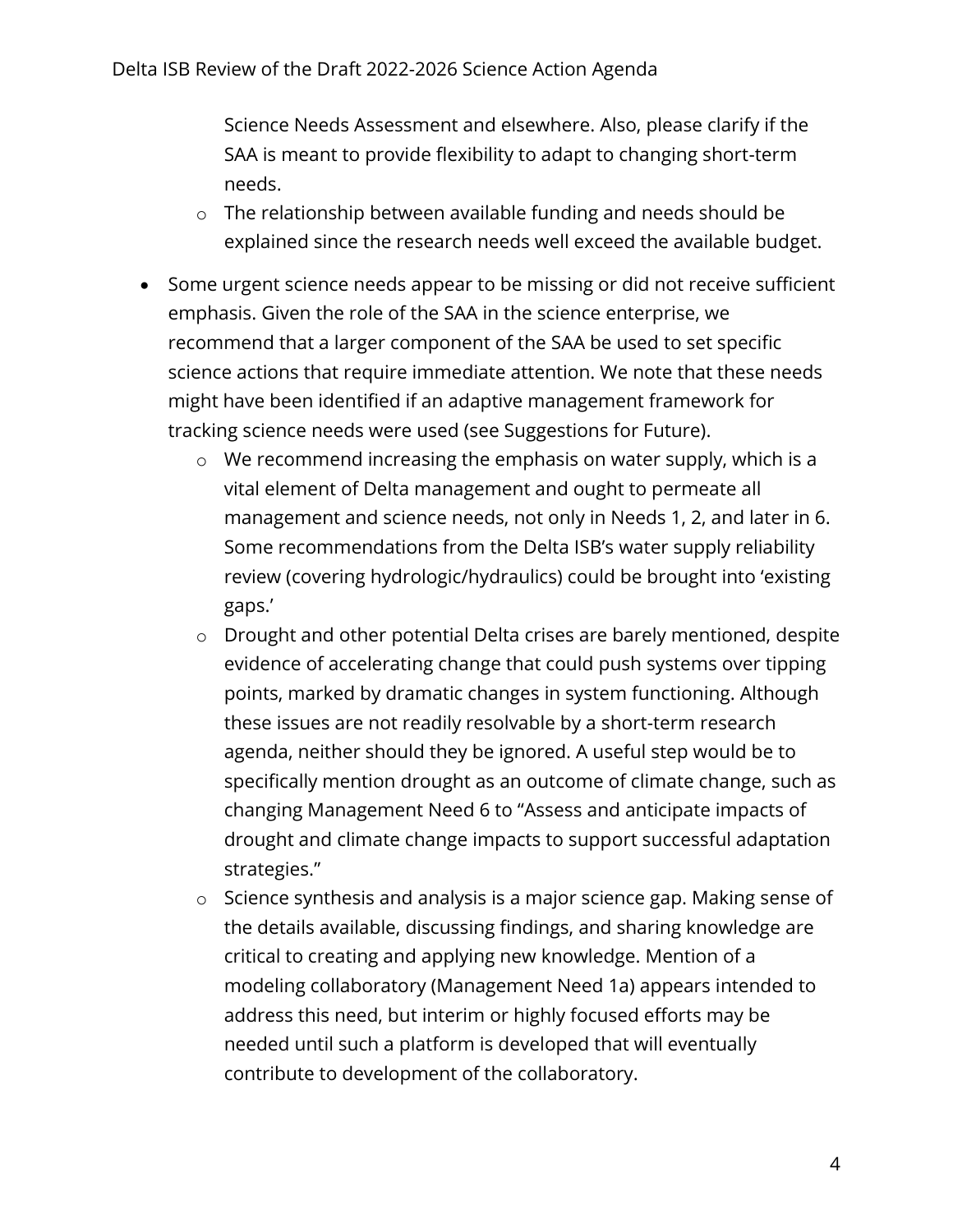- o Integrative modeling may need more emphasis: For example, estuarine programs with similar goals, such as the Louisiana Coastal Protection and Restoration Authority (see their [Coastal Master](https://coastal.la.gov/our-plan/2023-coastal-master-plan/) Plan [2023\)](https://coastal.la.gov/our-plan/2023-coastal-master-plan/), use integrative modeling as a key pillar of analysis, under which complex interactions of key ecosystem elements can be better understood (within uncertainty margins). The SAA rightfully takes pride in infusing more science into planning, but without a mix of science and technology, the impacts could be limited, especially over a 4-to-5 year time scale. The technology time scale is usually relatively short and shortens the time from science results to application. In Management Need 2, model interoperability and integration are mentioned, but they are buried in monitoring. It may be helpful, under Management Need 2, to clarify that integrated models can be used to prioritize the most critical data needs for decision making, including which improvements in system variables (e.g., characterizing temporal ranges and spatial heterogeneity) would improve risk assessments.
- o Managing under uncertainties deserves more emphasis. Investing in data acquisition, analysis, and decision support tools to help manage unavoidable uncertainties will complement new research. Risk analyses, strategic contingency planning, and adaptive management are common successful approaches to managing under uncertainties.
- The word "modeling" is used to encompass all types of data analysis, forecasting, and prediction. It would be helpful to be more precisely differentiate uses, particularly between models used for analysis and prediction.
- Although social science is integrated across many biophysical research needs and given a distinct category, many social science questions could be improved to better represent how social science researchers approach problems and to enable innovation. Some examples illustrate this point:
	- o Good example (Need 6, page 31): "How and why are different human communities in the Delta currently adapting or not adapting to climate change, and what are the barriers communities face to adaptation?"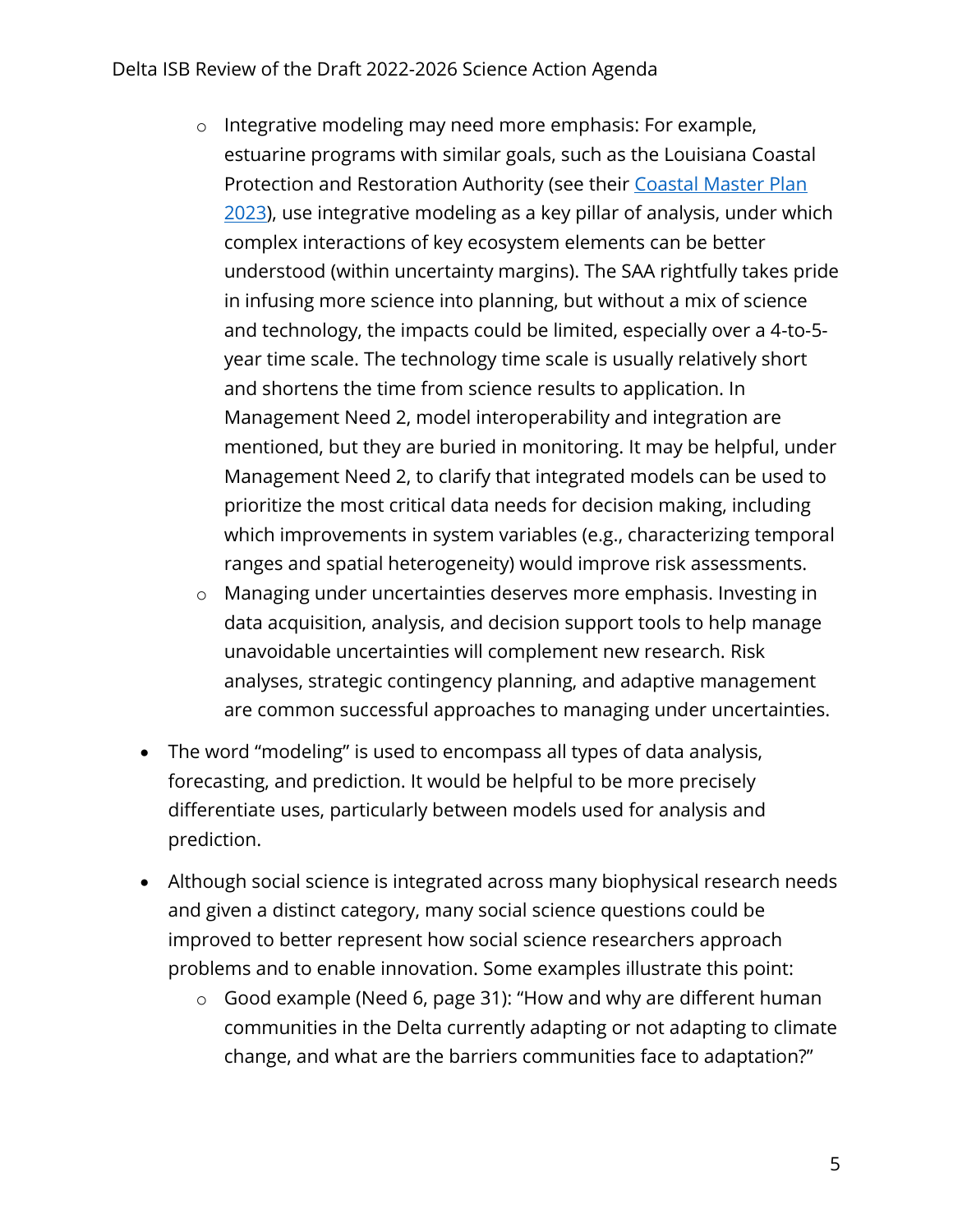This question is useful because it seeks to identify problems and innovative solutions.

- o Less good example (Need 5): "What degree of control keeps invasive/non-native populations at a level that allows for desired and cost-effective management outcomes (e.g., boating access, fish habitat, food production)?" This question is narrow and prescriptive rather than promoting innovation to understand and possibly alter cost-effectiveness, as might be reflected in the question: "What types and levels of invasive species management produce the highest costeffectiveness (e.g., in terms of goals for boating access, fish habitat and food production), with the least ancillary harms?"
- o Could be improved (Need 4): "Measure and evaluate the effects of using co-production or community science approaches (in management and planning processes) on communities' perceptions of governance and decision-making processes." Perceptions are good to evaluate but why not also consider the contribution of co-production to improvements in program implementation or in generating innovative ideas? Meaningful co-production has benefits to communities and institutions.
- o Missed opportunity for social science integration Impacts of harmful algal blooms (HABs) on different communities (Need 5C).

# 1.2 SOME ADDITIONAL CONCERNS

- Reasons for the low survey response rate should be investigated. Also, it is not clear how representative the respondents were. Not all agency representatives attended some of the SAA meetings. Including information about the nature of responders (management experience, management advisory experience, science cognizance) would help explain the overall 'Delta-representativeness' of management questions.
- Assessing impacts on disadvantaged communities (DACs) is a valid research need. While thinking about the needs of specific communities, it would be helpful to add information about how science and management needs could respond to the White House Executive Order calling for a focus on meeting the needs of indigenous peoples. Further, goals to integrate local and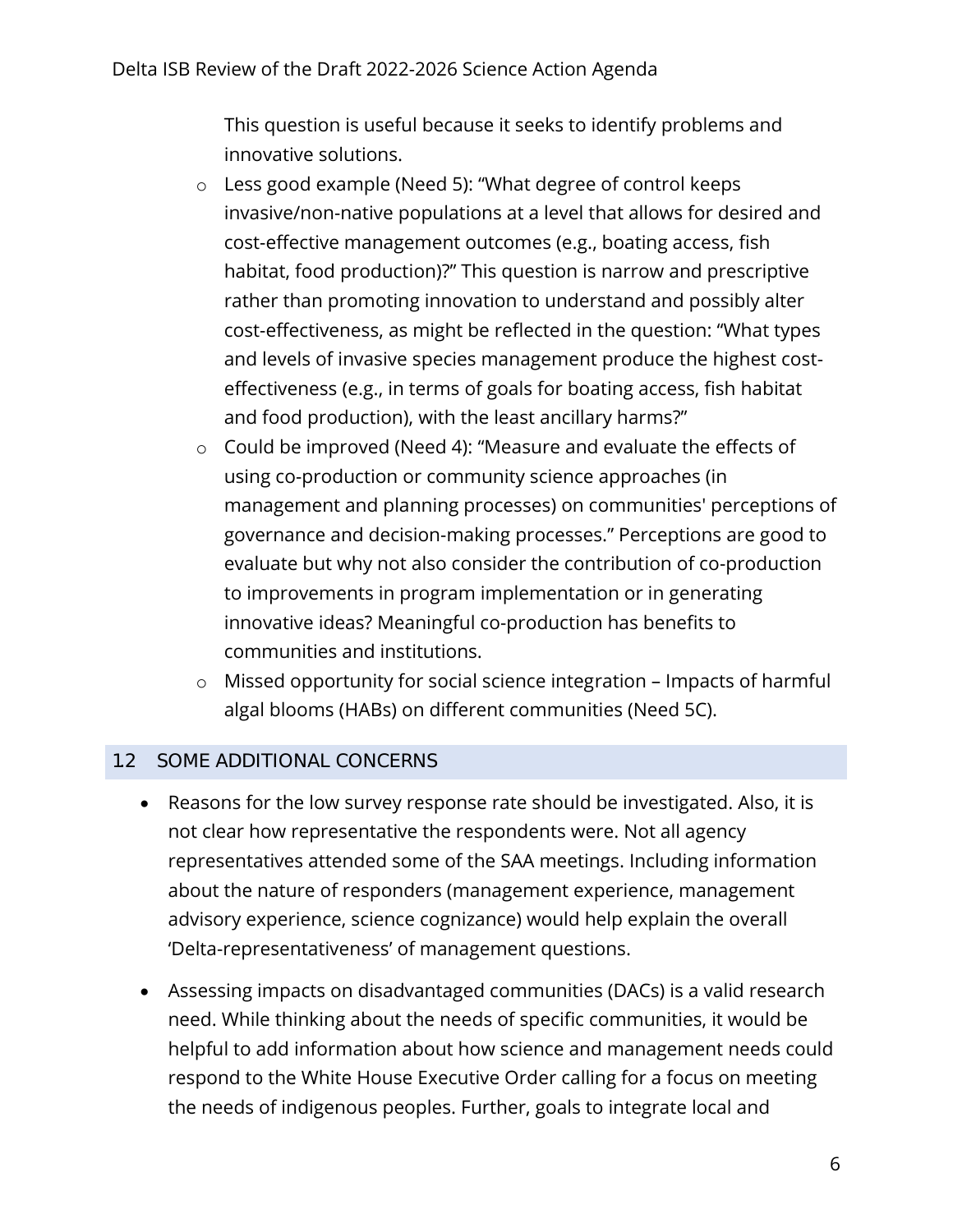traditional ecological knowledge might be addressed by this federal focus. In addition, there is also a lack of understanding of management impacts across all communities, including diverse recreational users and small to large businesses. Therefore, a more systematic or holistic approach to impact assessment would also be desirable.

- Some questions need to be refined to generate the information most useful for management or to clarify the management application. (The use of an adaptive management framework in the future could prevent these issues.)
	- o Example (Need 5): "Quantify spatial and temporal "hotspots" of chemical contaminants and evaluate ecosystem effects through monitoring, modeling, and laboratory studies." This question could be improved by mentioning the need for upstream source tracking and in-situ burial rates to better understand how system dynamics influence management priorities.
	- o Example (Need 3): "How do management actions (e.g., source control practices or managed flows) and habitat types influence nutrients, carbon, contaminants, and sediment fluxes in the Delta?" This management question appears to be a science question because it promotes basic science without stating an application or goal.

### 1.3 PROCESS AND DOCUMENTATION

The co-production process was ambitious and engaged many stakeholders with diverse backgrounds and interests. The process was open and transparent and showed a strong commitment to meaningful engagement with diverse stakeholders. The process promoted the inclusion of the concerns of the broad community working on Delta challenges and provided ample opportunity for public input. The approach is well organized and the document provides clear information about the processes used to identify the priority management needs. The summary in the "Co-Production by the Numbers" box is helpfully specific about the amount and sources of input. The SAA was also responsive to some of the prior Delta ISB recommendations about process, for example in documenting the public input process and providing information on the screening criteria used to guide the selection of management questions and science actions in the appendices.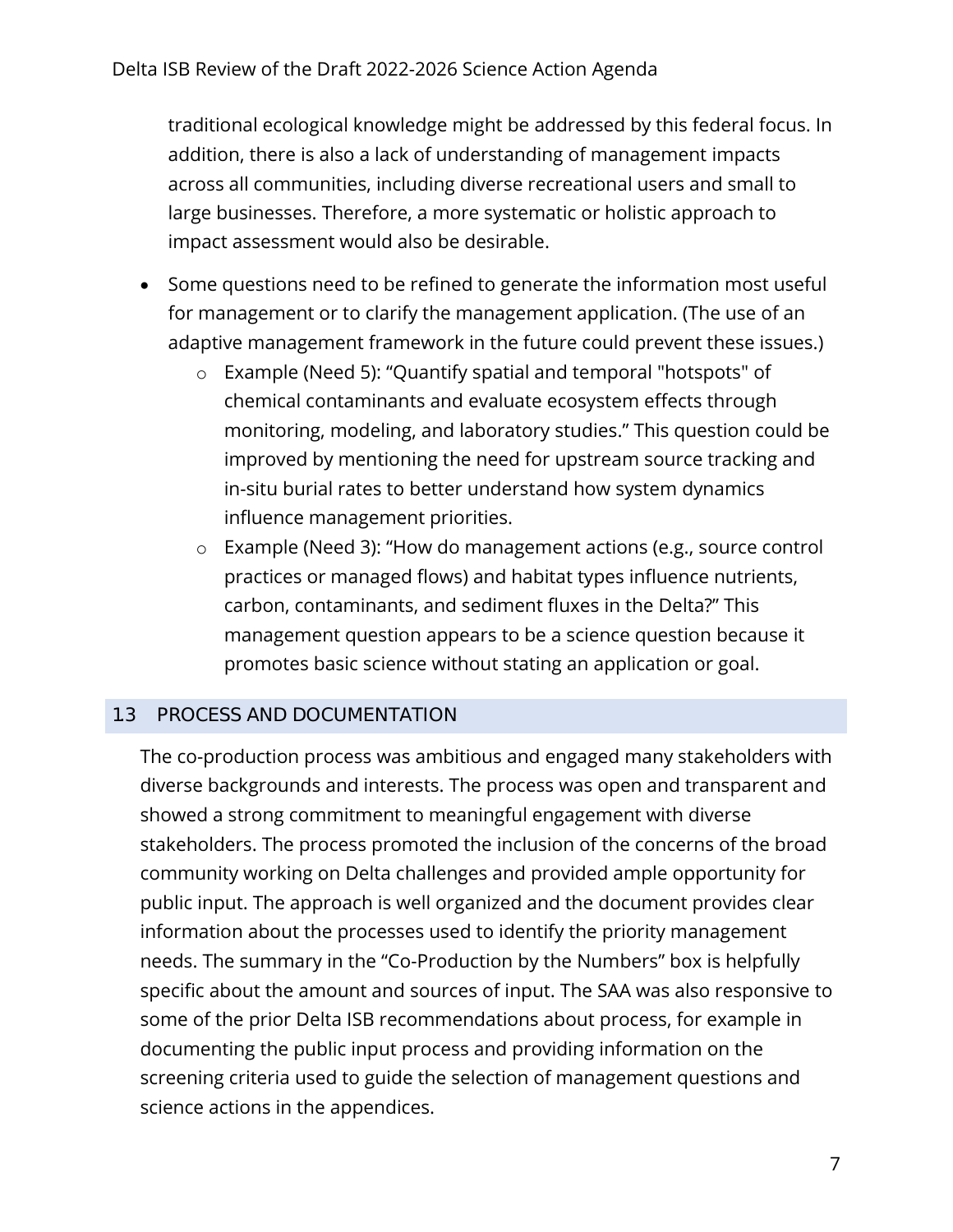#### Delta ISB Review of the Draft 2022-2026 Science Action Agenda

- As stated in the Delta ISB review of the previous SAA, the overall process of selecting priorities is a consensus building effort that brought multiple agency personnel into communication and this is valuable and a major first step in coordination. We pointed out and still contend that "while the process used in identifying priorities for this document was good for assembling priorities across agencies, it may not be as useful for developing agenda items that address deeper and more synthetic research needs for the Delta. The SAA and Delta Science Plan processes are an opportunity to organize and coordinate the existing science agendas of agencies and agency programs, but they are also an opportunity to create a science agenda that is greater than the sum of these parts. Perhaps an expanded process could be used to broaden the range of science topics included in future plans." An expanded process might include facilitated discussions between managers, scientists, and key stakeholders to promote the identification of new approaches to current questions and strategic research to prepare for an uncertain future. A "cross-walk" with other science-priority - setting efforts (such as the Delta ISB review recommendations, State of the Bay Science papers and Delta Adapts) would be very useful. See also the adaptive management recommendations in the next section on suggestions for future approaches.
- It would be helpful if continuing recommendations were distinguished from new recommendations to highlight novel elements from the last SAA, as well as to show what priorities from the previous SAA remain.
- Although the report describes connections to the previous SAA, the process by which the SAA Progress Summary (as described in Appendix B) informed the prioritization of actions in the new SAA remains vague. We recommend adding clarification to address the question, how did the level of progress across different actions from the previous effort inform the need for new actions or ongoing actions?
- A simple discussion of the recognized strengths and weaknesses of the overall approach would be useful.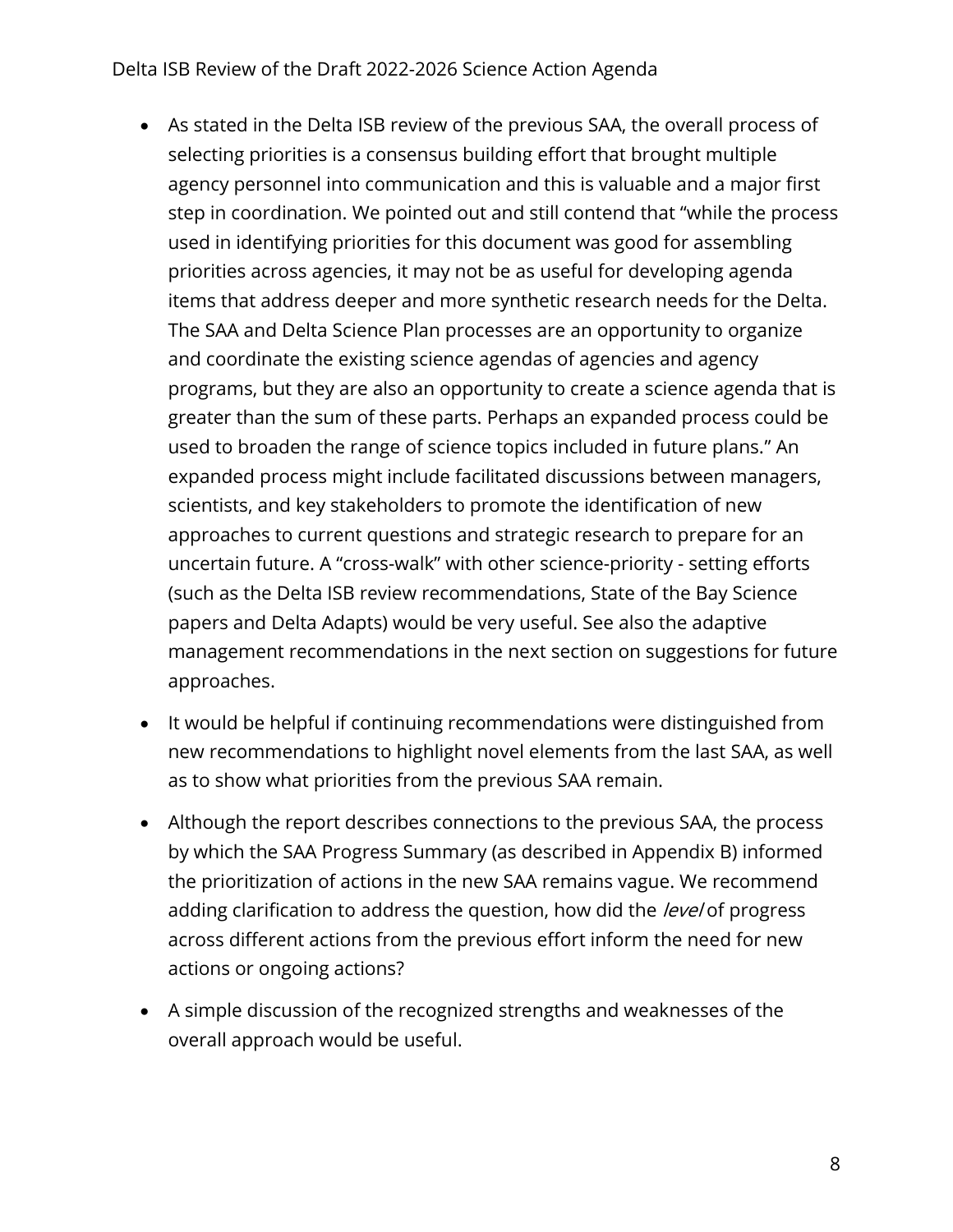## 2 SUGGESTIONS FOR FUTURE APPROACHES

We make specific suggestion to better align the SAA within the adaptive management framework and to improve the breadth, depth, and robustness of the priority-setting processes and accountability.

### 2.1 SCIENCE AGENDA

- Scientific research can effectively support management when it is embedded in an adaptive management framework that takes a holistic view of the Delta system and integrates all aspects of planning for environmental, social, and economic considerations. Adaptive management requires an assessment of the expected consequences of management actions that are subsequently monitored and that provide triggers for changes in management actions. Science drives that assessment. The adaptive management framework often involves having structured conversations with stakeholders about science priorities and measurement approaches, which provides an opportunity to promote public input and gain common understanding. An adaptive management approach would necessitate consideration of goals for the Delta, metrics to evaluate progress toward reaching those goals, progress achieved thus far, and the need to revisit and/or revise goals, metrics, and ways to assess progress. On page 11 of the SAA, the definition of Science Actions includes adaptive management as part of science action yet it is broader than that, for adaptive management includes management issues and questions.
	- o The Delta ISB recommends future versions of the SAA seek to 1) systematically identify research that supports adaptive management components, 2) apply that framework to track how science output are used in adaptive management, and 3) make recommendations for future research that respond to shortfalls or emerging needs, as identified in adaptive management. This approach could avoid concerns about whether the recommendations are most representative of the urgent needs, based on a thorough examination across agencies, scientists, and stakeholders.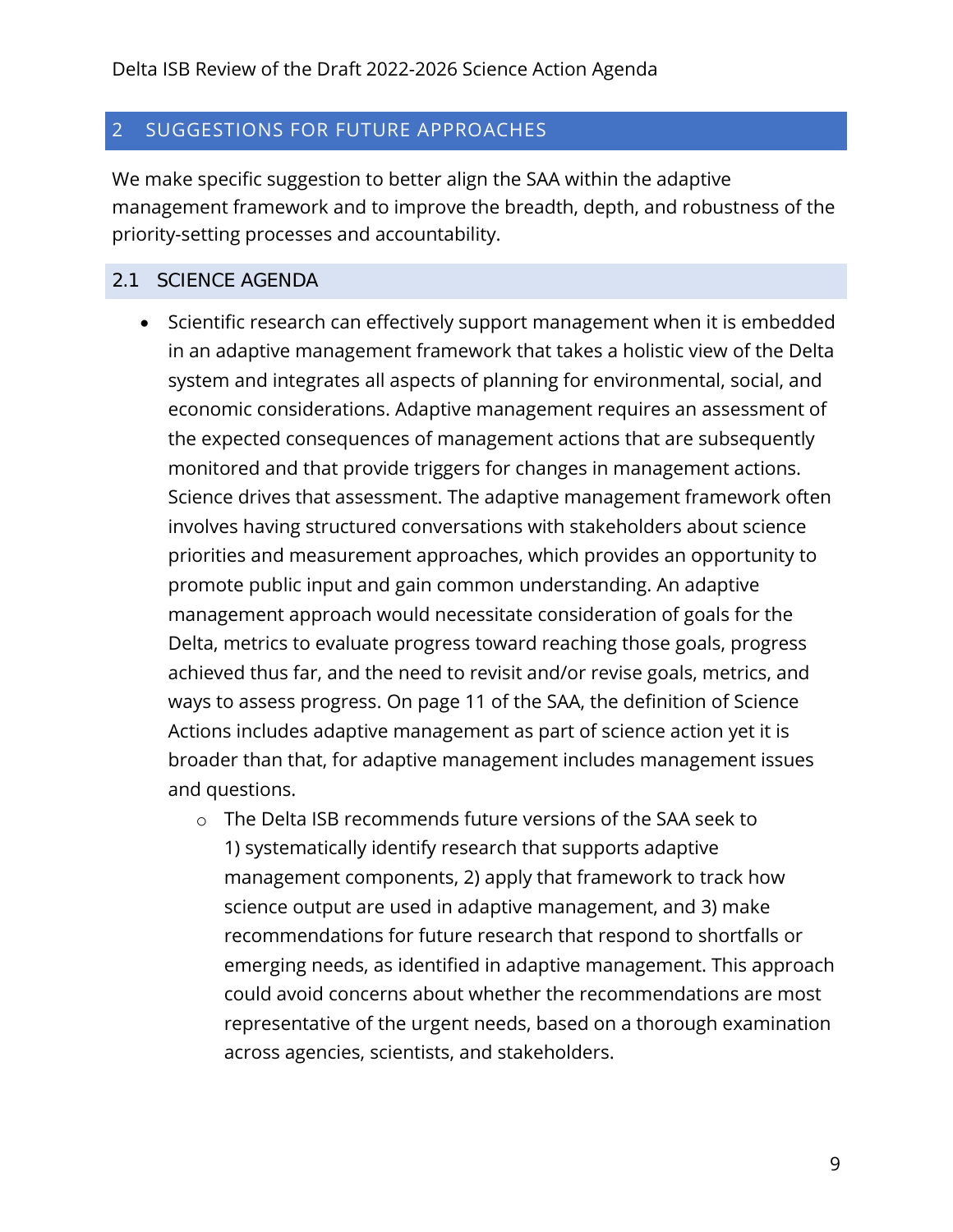### Delta ISB Review of the Draft 2022-2026 Science Action Agenda

- To support an adaptive management approach, measurable indicators should be used to motivate and improve tracking of progress towards the subset of management needs and science actions that can be enhanced through such methods. SMART metrics (often defined as "specific, measurable, achievable, relevant, and time-bound) or Key Performance Indicators (KPI) used to track intended results, or other types of performance indicators, could be identified for specific science actions. However, complementary and needed research that is less amenable to tracking may not benefit from such metrics if they limit innovation or if the feasible (measurable) metrics are only weakly aligned with the primary research goals.
- Engaging more social scientists in the future, including as reviewers on draft final products, would improve the framing of social science questions and integration of social science across diverse management needs.
- The separate climate change section appears repetitive. It could be better in future rounds to recognize that climate change effects need to be integrated across all research questions. Also, the Delta science enterprise can leverage existing institutions to generate some of the basic climate change projections needed and thereby narrow their focus to Delta - or California-specific questions that would not otherwise be addressed.
- It could be valuable to discuss how external partnerships (e.g., National Center for Atmospheric Research, NOAA Regional Integrated Sciences and Assessments) could support the SAA and management needs. E.g., address the concern: Are you trying to do too much solely within California agencies vs taking advantage of external expertise through partnerships?

### 2.2 PROCESS AND DOCUMENTATION

• The draft was generally clear in explaining how progress was made on the current SAA and how this progress informed development of the new SAA. The measurement of progress, however, was subjective, and a statement of performance benchmarks for the 2022-2026 science actions would add more rigor for future evaluation. The discussion of various projects that used the SAA as a guide was helpful, but most of those projects were funded by or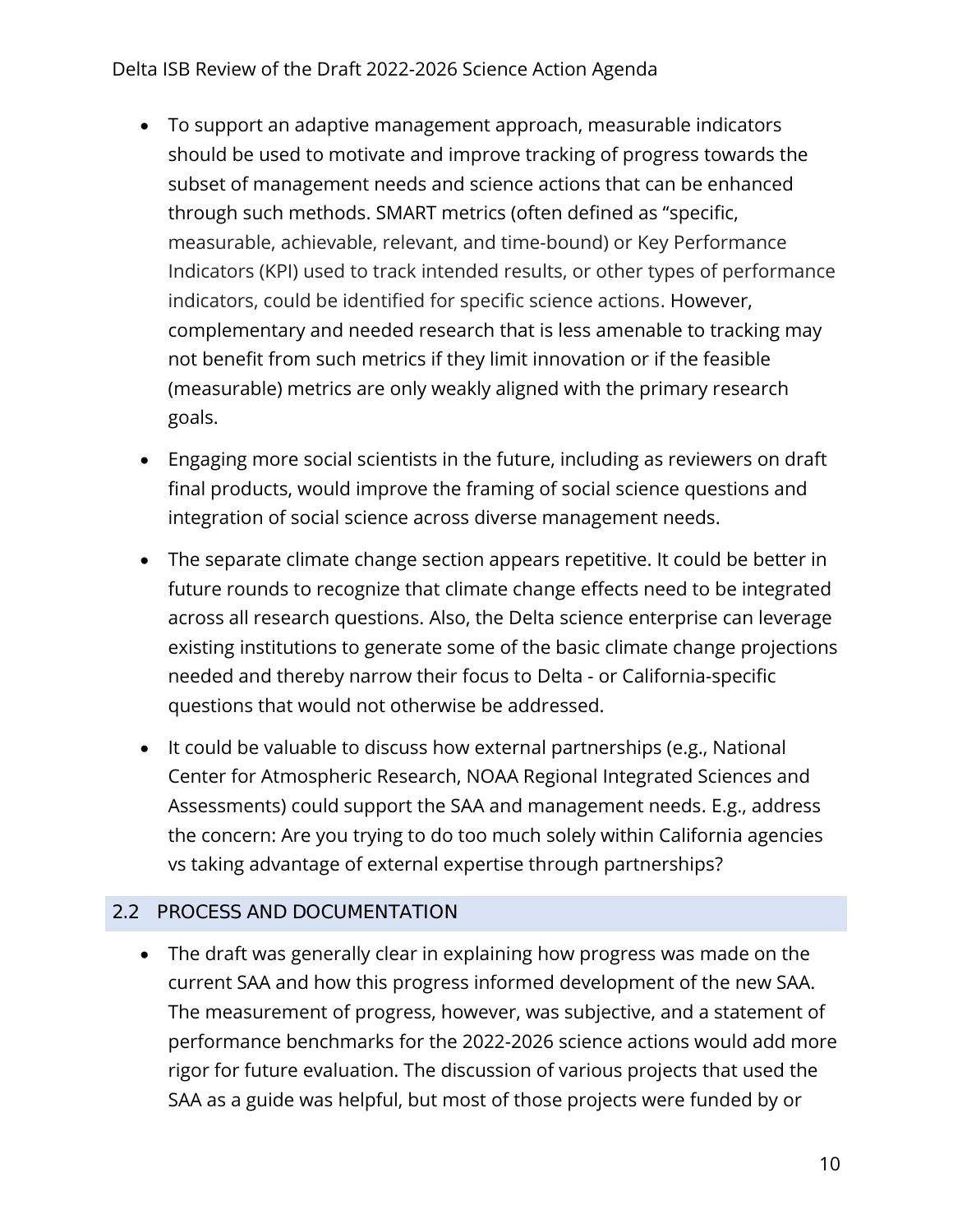with the science program that used the SAA as a criterion for funding. Therefore, this result seems to be a confounded experiment. Assessment of progress could be improved by evaluating which actions are completed at the end of 4 years and by identifying other meaningful metrics of progress in an adaptive management framework (see Section 2.1).

- We recommend that the process of reducing the number of management needs and science actions from the initial large list be re-evaluated to identify the level of specificity that is most useful for spurring action. The process of lumping a number of related 'actions' into more general categories makes them largely undoable in 4 years. Evaluation of management needs using a modified Delphi or similar process (as discussed below) would be inclusive of diverse perspectives.
- The document could be structured to make the science suggestions more actionable. A 1 to 2 page description and action plan for each science action would describe a) who is responsible, b) who else is involved, c) who is funding, d) what scientific approach(es) are to be taken, e) what has been done so far, and f) what kinds of products and time lines are expected. This kind of appendix material could essentially become a contract for accomplishment.
- The co-production process needs to be constructed in a way that is less sensitive to the participation rates. The process was clearly challenged by Covid-19 restrictions that limited the time for both informational presentations and group discussions. As a result, small group discussions could have been more effective at identifying key concerns and characterizing the degree of consensus on concerns.
	- o An alternative structure to conducting prioritization, such as a Delphi technique, might be preferable for prioritizing concerns in the future through a facilitated process and systematic combination of surveys and discussions that 1) organize research priorities by goals, 2) promote deep thinking by individuals, and 3) enable group refinement of ideas. (See Section 3 and Wolfe et al. 2017 for more detail).
- The co-production process used emphasized a highly "inductive" approach to developing management needs and science action priorities. However, the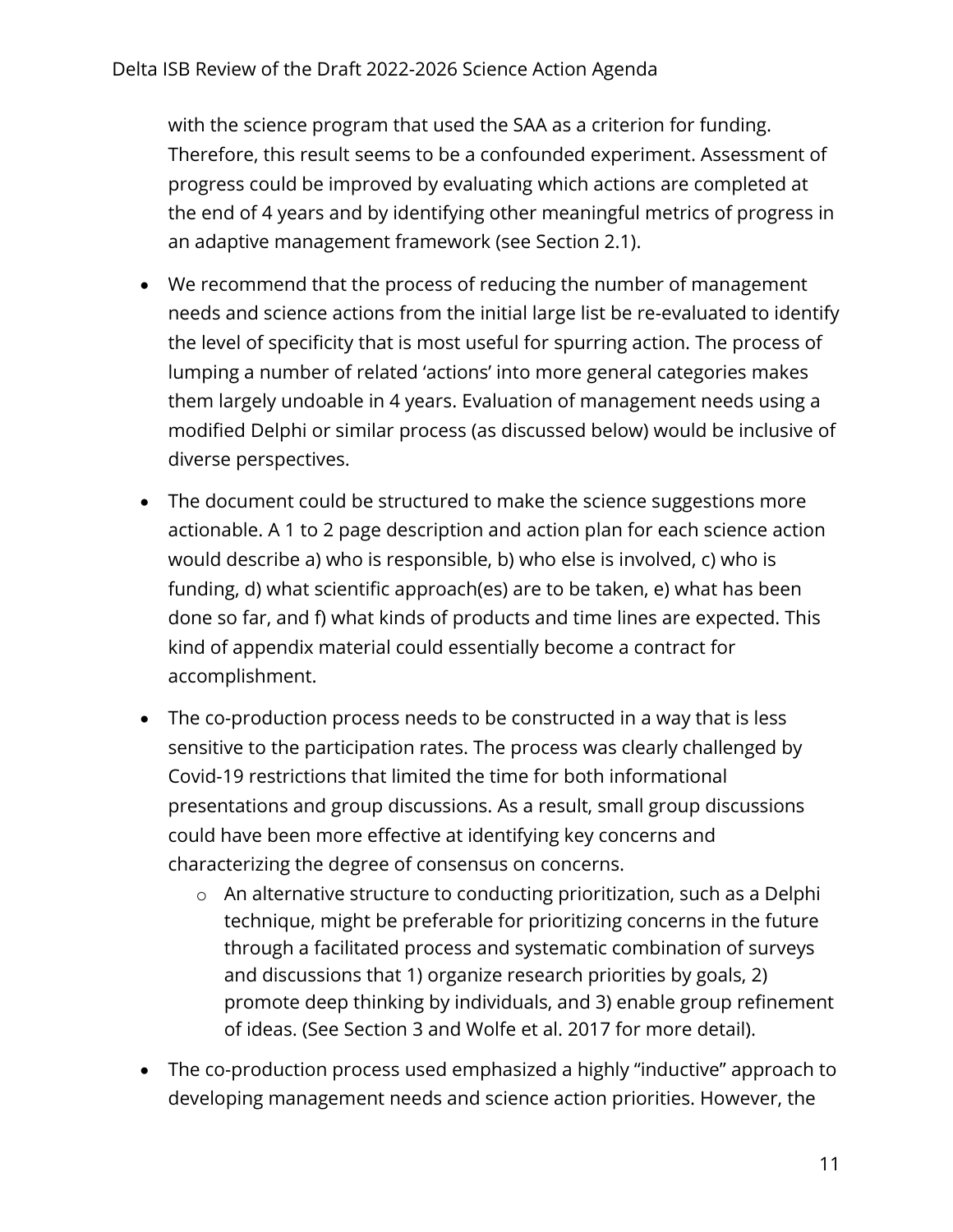process could also be balanced with some additional "deductive" guidance from the Delta Science Plan and State of Bay-Delta Science, alongside the Progress Summary from the previous SAA. The contributions of these documents to establishing goals and criteria for guiding the prioritization process could be made more explicit in the future, including using them as part of adaptive management.

- One of the highlights is the planned availability of a cyber tool Delta Science Tracker – to help science-based planning. We appreciate the inclusion of this vision, which is responsive to SAA, Action 1A of the 2017-2021 SAA.
- We recommend the SAA developers conduct a "post mortem" of this SAA. This first effort to assess progress on the prior SAA is impressive. Future efforts could seek to systematically identify and address weaknesses and potential improvements in terms of process and scientific results.

# 3 CLARIFICATIONS, MINOR ISSUES AND QUESTIONS

- The Executive Summary gives the impression that ecological and social sciences are being conducted separately and could better reflect the integration that is evident in the body of the recommendations.
- The modeling collaboratory is an interesting proposal but requires some thoughtful deliberation and negotiation before launching. Its description in Table 1 is only part of the science and governance concept that was discussed at the Science Needs Assessment workshop. Is it wise to use the word collaboratory in Table 1, given the premature status of the idea? We also recommend that the highlight on page 19 be deleted.
- Additional details on a potential modified Delphi process that includes direct, facilitated negotiation are (from Wolfe et al. 2017):
	- o Have a facilitator work initially with the resource managers, scientists, and key stakeholders in the Delta to design an effective engagement process.
	- o Have that group create a tangible, though interim and "living," product (e.g., a preliminary integration framework or conceptual model of the